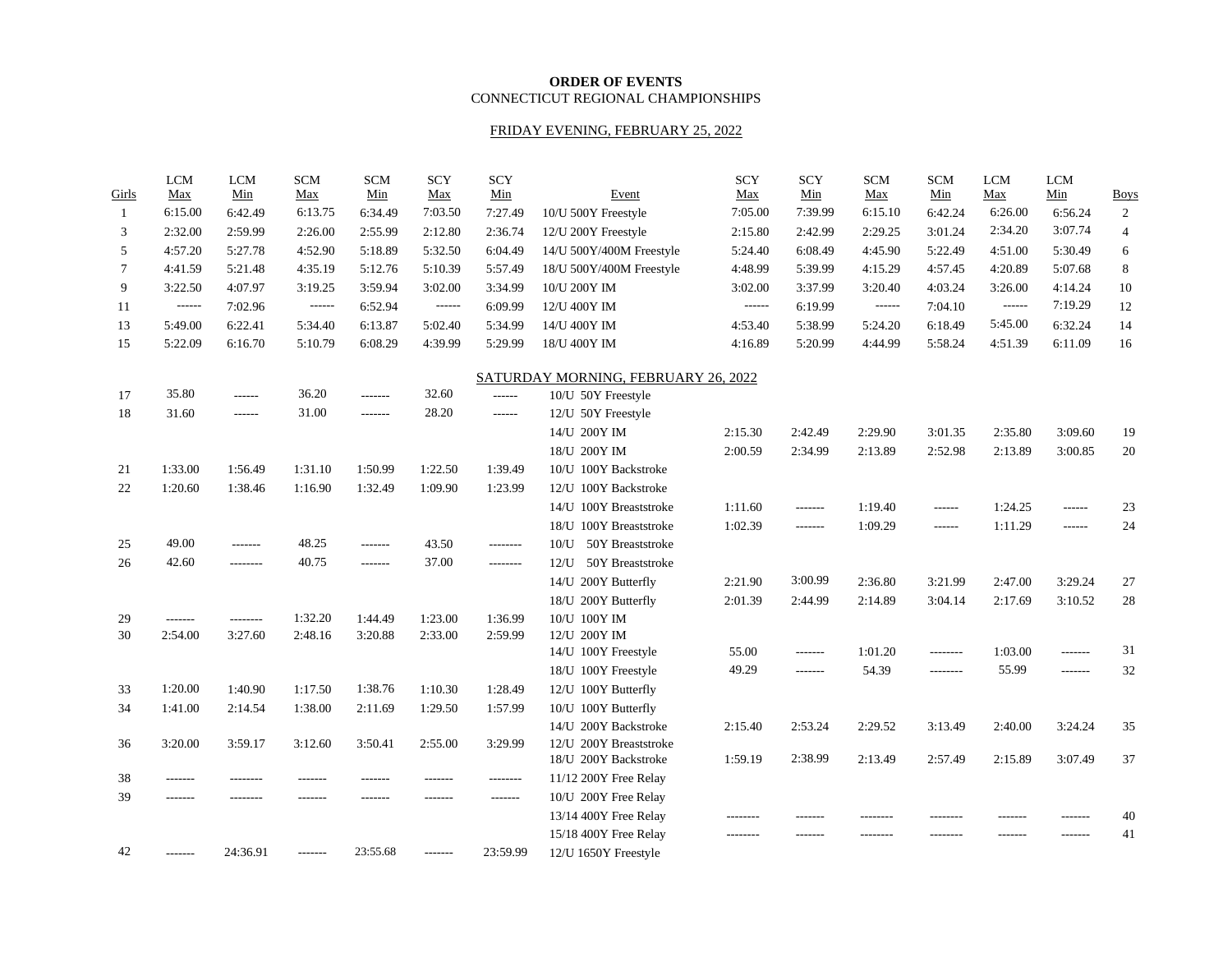### **ORDER OF EVENTS** CONNECTICUT REGIONAL CHAMPIONSHIPS

#### SATURDAY AFTERNOON, FEBRUARY 26, 2022

| Girls | <b>LCM</b><br>Max | <b>LCM</b><br>Min | <b>SCM</b><br>Max | <b>SCM</b><br>Min | <b>SCY</b><br>Max | <b>SCY</b><br>Min | Event                                         | <b>SCY</b><br>Max | <b>SCY</b><br>Min | <b>SCM</b><br>Max | <b>SCM</b><br>Min | LCM<br>Max | <b>LCM</b><br>Min | <b>Boys</b> |
|-------|-------------------|-------------------|-------------------|-------------------|-------------------|-------------------|-----------------------------------------------|-------------------|-------------------|-------------------|-------------------|------------|-------------------|-------------|
|       |                   |                   |                   |                   |                   |                   | 10 <sub>U</sub><br>50Y Freestyle              | 32.50             | -------           | 36.10             | ------            | 36.00      | $- - - - - - -$   | 43          |
|       |                   |                   |                   |                   |                   |                   | 12 <sub>U</sub><br>50Y Freestyle              | 28.20             | -------           | 31.00             | --------          | 31.90      | -------           | 44          |
| 45    | 2:42.10           | 3:04.53           | 2:35.40           | 2:58.56           | 2:20.30           | 2:39.99           | 14 <sub>U</sub><br>200Y IM                    |                   |                   |                   |                   |            |                   |             |
| 46    | 2:29.69           | 3:04.53           | 2:26.49           | 2:58.56           | 2:11.89           | 2:39.99           | 200Y IM<br>$18/$ U                            |                   |                   |                   |                   |            |                   |             |
|       |                   |                   |                   |                   |                   |                   | 10 <sub>U</sub><br>100Y Backstroke            | 1:23.00           | 1:43.99           | 1:31.60           | 1:55.99           | 1:34.30    | 2:04.49           | 47          |
|       |                   |                   |                   |                   |                   |                   | 12 <sub>U</sub><br>100Y Backstroke            | 1:11.10           | 1:29.99           | 1:18.25           | 1:40.44           | 1:22.50    | 1:47.77           | 48          |
| 49    | 1:26.70           | $- - - - - -$     | 1:22.20           | ------            | 1:14.40           | -------           | 14 <sub>U</sub><br>100Y Breaststroke          |                   |                   |                   |                   |            |                   |             |
| 50    | 1:18.59           | $- - - - - - -$   | 1:16.59           | -------           | 1:08.99           | -------           | 100Y Breaststroke<br>18 <sub>U</sub>          |                   |                   |                   |                   |            |                   |             |
|       |                   |                   |                   |                   |                   |                   | 50Y Breaststroke<br>10 <sub>U</sub>           | 44.30             | -------           | 49.20             | -------           | 51.30      | -------           | 51          |
|       |                   |                   |                   |                   |                   |                   | 12 <sub>U</sub><br>50Y Breaststroke           | 37.40             | -------           | 41.10             | -------           | 43.70      | -------           | 52          |
| 53    | 2:53.00           | 3:24.30           | 2:42.10           | 3:20.88           | 2:26.30           | 2:59.99           | $14/$ U<br>200Y Butterfly                     |                   |                   |                   |                   |            |                   |             |
| 54    | 2:29.99           | 3:12.95           | 2:27.69           | 3:09.72           | 2:13.69           | 2:49.99           | 200Y Butterfly<br>$18/$ U                     |                   |                   |                   |                   |            |                   |             |
|       |                   |                   |                   |                   |                   |                   | 10 <sub>U</sub><br>$100Y$ IM                  | 1:23.00           | 1:37.99           | 1:31.60           | 1:46.99           | -------    | -------           | 55          |
|       |                   |                   |                   |                   |                   |                   | 200Y IM<br>12 <sub>U</sub>                    | 2:33.60           | 3:06.99           | 2:48.75           | 3:28.74           | 2:56.00    | 3:38.24           | 56          |
| 57    | 1:05.60           | $- - - - - -$     | 1:03.20           | -------           | 57.00             | -------           | $14/$ U<br>100Y Freestyle                     |                   |                   |                   |                   |            |                   |             |
| 58    | 1:01.79           | $- - - - - -$     | 1:00.19           | ------            | 54.19             | -------           | 18/U<br>100Y Freestyle                        |                   |                   |                   |                   |            |                   |             |
|       |                   |                   |                   |                   |                   |                   | 100Y Butterfly<br>12/U                        | 1:12.90           | 1:39.99           | 1:20.10           | 1:51.60           | 1:24.50    | 1:55.20           | 59          |
|       |                   |                   |                   |                   |                   |                   | 100Y Butterfly<br>10/U                        | 1:29.50           | 2:02.99           | 1:37.70           | 2:17.24           | 1:44.00    | 2:21.49           | 60          |
| 61    | 2:44.75           | 3:10.77           | 2:34.00           | 3:02.47           | 2:19.30           | 2:43.49           | 200Y Backstroke<br>14/1                       |                   |                   |                   |                   |            |                   |             |
|       |                   |                   |                   |                   |                   |                   | 12/U 200Y Breaststroke                        | 2:56.70           | 3:39.99           | 3:14.25           | 4:05.52           | 3:28.70    | 4:16.40           | 62          |
| 63    | 2:27.99           | 3:08.49           | 2:25.59           | 3:00.24           | 2:11.09           | 2:41.49           | 200Y Backstroke<br>18/U                       |                   |                   |                   |                   |            |                   |             |
|       |                   |                   |                   |                   |                   |                   | 11/12 200Y Free Relay                         | --------          | -------           | --------          | -------           |            | -------           | 64          |
|       |                   |                   |                   |                   |                   |                   | 10/U 200Y Free Relay                          | --------          |                   |                   |                   |            |                   | 65          |
| 66    | ------            |                   |                   |                   |                   | -------           | 13/14 400Y Free Relay                         |                   |                   |                   |                   |            |                   |             |
| 67    |                   |                   |                   |                   |                   | -------           | 15/18 400Y Free Relay<br>12/U 1650Y Freestyle | --------          | 24:59.99          | --------          | 24:55.50          | --------   | 25:54.39          | 68          |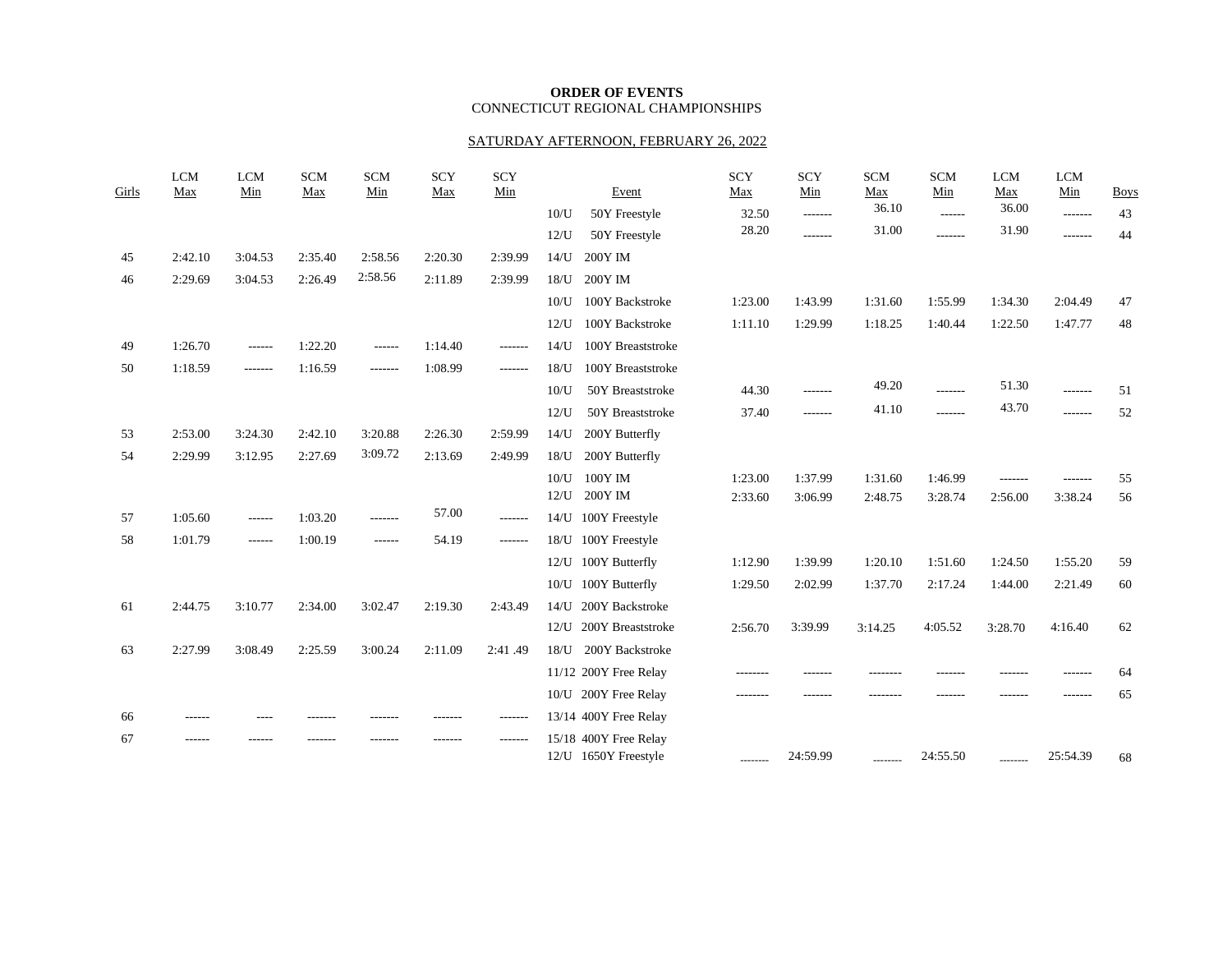### **ORDER OF EVENTS** CONNECTICUT REGIONAL CHAMPIONSHIPS

# SUNDAY MORNING, FEBRUARY 27, 2022

| Girls | <b>LCM</b><br>Max | <b>LCM</b><br>Min | <b>SCM</b><br>Max | <b>SCM</b><br>Min | <b>SCY</b><br>Max | <b>SCY</b><br>Min | Event                                                  | <b>SCY</b><br>Max | <b>SCY</b><br>Min | <b>SCM</b><br>Max | <b>SCM</b><br>Min | <b>LCM</b><br>Max | <b>LCM</b><br>Min | <b>Boys</b> |
|-------|-------------------|-------------------|-------------------|-------------------|-------------------|-------------------|--------------------------------------------------------|-------------------|-------------------|-------------------|-------------------|-------------------|-------------------|-------------|
| 69    | 1:09.70           | $-----1$          | 1:07.80           | $- - - - - -$     | 1:01.50           | $------$          | 12/U 100Y Freestyle                                    |                   |                   |                   |                   |                   |                   |             |
| 70    | 1:20.20           | $- - - - - -$     | 1:20.20           | $- - - - - -$     | 1:12.50           | $-----1$          | 100Y Freestyle<br>10/U                                 |                   |                   |                   |                   |                   |                   |             |
| 72    | 3:10.20           | 3:50.41           | 2:59.90           | 3:50.41           | 2:43.60           | 3:22.99           | 200Y Breaststroke<br>$14/$ U<br>200Y Butterfly<br>12/U | 2:36.90           | 3:12.99           | 2:53.50           | 3:35.49           | 3:03.70           | 3:44.99           | 71          |
|       |                   |                   |                   |                   |                   |                   | 18 <sub>U</sub><br>200Y Breaststroke                   | 2:16.19           | 2:55.99           | 2:31.19           | 3:16.42           | 2:35.19           | 3:25.12           | 73          |
| 74    | 42.70             | ------            | 42.50             | -------           | 38.30             | $- - - - - - -$   | 50Y Backstroke<br>10 <sub>U</sub>                      |                   |                   |                   |                   |                   |                   |             |
| 75    | 37.60             | $- - - - - -$     | 36.10             | -------           | 32.70             | -------           | 50Y Backstroke<br>12 <sub>U</sub>                      |                   |                   |                   |                   |                   |                   |             |
|       |                   |                   |                   |                   |                   |                   | 50Y Freestyle<br>14 <sub>U</sub>                       | 25.30             | -------           | 28.20             | -------           | 28.70             | $- - - - - -$     | 76          |
|       |                   |                   |                   |                   |                   |                   | 18 <sub>U</sub><br>50Y Freestyle                       | 22.49             | -------           | 24.99             | -------           | 25.79             | $-----1$          | 77          |
| 78    | 1:47.30           | 2:09.30           | 1:45.50           | 2:05.99           | 1:35.50           | 1:52.99           | 100Y Breaststroke<br>10 <sub>U</sub>                   |                   |                   |                   |                   |                   |                   |             |
| 79    | 1:32.40           | 1:52.06           | 1:28.60           | 1:48.81           | 1:20.40           | 1:37.49           | 12/U 100Y Breaststroke                                 |                   |                   |                   |                   |                   |                   |             |
|       |                   |                   |                   |                   |                   |                   | 14/U 100Y Butterfly                                    | 1:02.00           | $- - - - - -$     | 1:08.60           | -------           | 1:10.80           | ------            | 80          |
|       |                   |                   |                   |                   |                   |                   | 18/U 100Y Butterfly                                    | 53.99             | ------            | 59.99             | -------           | 1:01.39           | ------            | 81          |
| 82    | $- - - - - - -$   | ------            | 1:17.70           | 1:31.99           | 1:10.70           | 1:22.99           | $100Y$ IM<br>12/U                                      |                   |                   |                   |                   |                   |                   |             |
| 83    | 2:56.00           | 3:33.95           | 2:56.50           | 3:28.69           | 2:40.30           | 3:06.99           | 200Y Freestyle<br>10 <sub>U</sub>                      |                   |                   |                   |                   |                   |                   |             |
|       |                   |                   |                   |                   |                   |                   | 200Y Freestyle<br>14/U                                 | 1:59.70           | $- - - - - -$     | 2:12.50           | $- - - - - -$     | 2:18.50           | $- - - - - -$     | 84          |
|       |                   |                   |                   |                   |                   |                   | 200Y Freestyle<br>18/U                                 | 1:46.49           | $- - - - - -$     | 1:58.29           | $- - - - - -$     | 2:01.49           | $- - - - - -$     | 85          |
| 86    | 34.60             | $- - - - - -$     | 34.50             | -------           | 31.20             | $-----1$          | 50Y Butterfly<br>12 <sub>U</sub>                       |                   |                   |                   |                   |                   |                   |             |
| 87    | 41.40             | ------            | 41.40             | -------           | 37.25             | $-----1$          | 50Y Butterfly<br>10/U                                  |                   |                   |                   |                   |                   |                   |             |
|       |                   |                   |                   |                   |                   |                   | 14/U 100Y Backstroke                                   | 1:03.20           | $- - - - - - -$   | 1:10.10           | -------           | 1:14.20           | $- - - - - -$     | 88          |
|       |                   |                   |                   |                   |                   |                   | 18/U 100Y Backstroke                                   | 54.99             | -------           | 1:00.99           | -------           | 1:02.29           | $- - - - - -$     | 89          |
| 90    | 2:55.70           | 3:39.36           | 2:48.75           | 3:29.81           | 2:33.30           | 3:07.99           | 12/U 200Y Backstroke                                   |                   |                   |                   |                   |                   |                   |             |
| 91    | -------           |                   |                   |                   | $- - - - - -$     | -------           | 10/U 200Y Medley Rel.                                  |                   |                   |                   |                   |                   |                   |             |
| 92    | -------           | $- - - - - -$     | -------           | -------           | -------           | $- - - - - - -$   | 11/12 200Y Medley Rel.                                 |                   |                   |                   |                   |                   |                   |             |
|       |                   |                   |                   |                   |                   |                   | 13/14 400Y Medley Rel.                                 | ------            | -------           |                   |                   |                   | ------            | 93          |
|       |                   |                   |                   |                   |                   |                   | 15/18 400Y Medley Rel.                                 | -------           | ------            |                   |                   | -------           | ------            | 94          |
| 95    | 5:22.20           | 5:59.70           | 5:13.90           | 5:49.95           | 5:58.50           | 6:39.99           | 12/U 500Y Freestyle<br>14/U 1650Y Freestyle            | 18:45.00          | 21:44.99          | 18:51.60          | 21:41.09          | 19:45.00          | 22:32.32          | 96          |
|       |                   |                   |                   |                   |                   |                   | 18/U 1650Y Freestyle                                   | 16:47.49          | 20:54.99          | 16:58.49          | 20:51.24          | 17:22.49          | 21:40.51          | 97          |